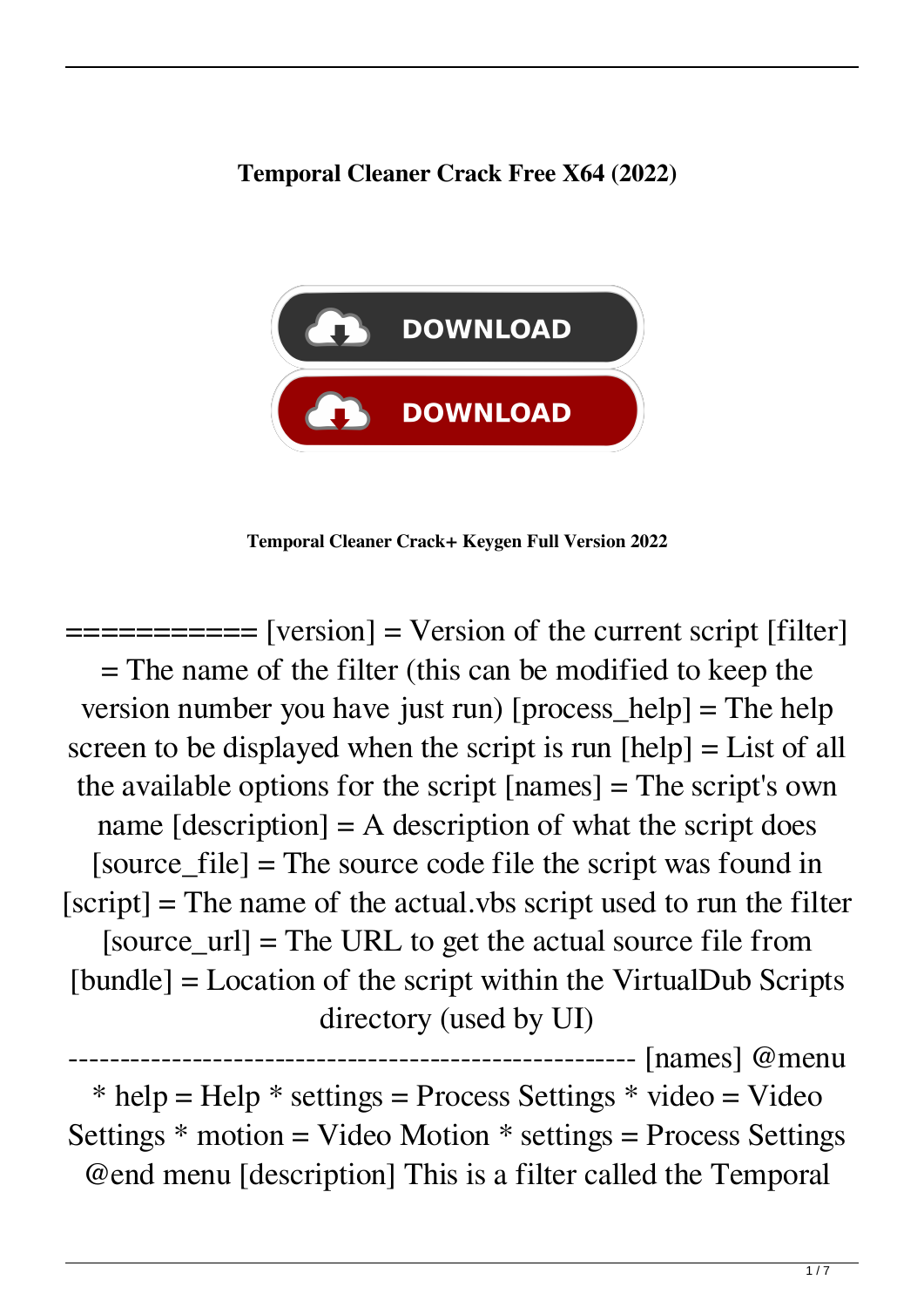Cleaner Crack For Windows that will take any frame and smooth its pixels so that they are moved smoothly between frames. It will actually make little cuts at places that appear to be motion between frames. [help] This script requires a copy of VirtualDub to be installed. [video]

|=========================| | | | | | |  $|$ ==============================| This is a video sequence that is made up of very rough video noise that has a huge frame to frame disparity. With this filter it is possible to smooth out the frame to frame jumps in the video and make the image cleaner. You should adjust the settings to your own tastes. [settings]

=============

**Temporal Cleaner Crack Download (2022)**

========= START Start Timing SCENE1 Set the scene detection threshold for scene blending SCENE2 Set the scene detection threshold for scene blending SCENE3 Set the scene detection threshold for scene blending START2 Start Timing BLEND2 Set the blending threshold BLEND3 Set the blending threshold BLEND4 Set the blending threshold BLEND5 Set the blending threshold LUM2 Set the luminance blending threshold LUM3 Set the luminance blending threshold LUM4 Set the luminance blending threshold LUM5 Set the luminance blending threshold LUM6 Set the luminance blending threshold LUM7 Set the luminance blending threshold LUM8 Set the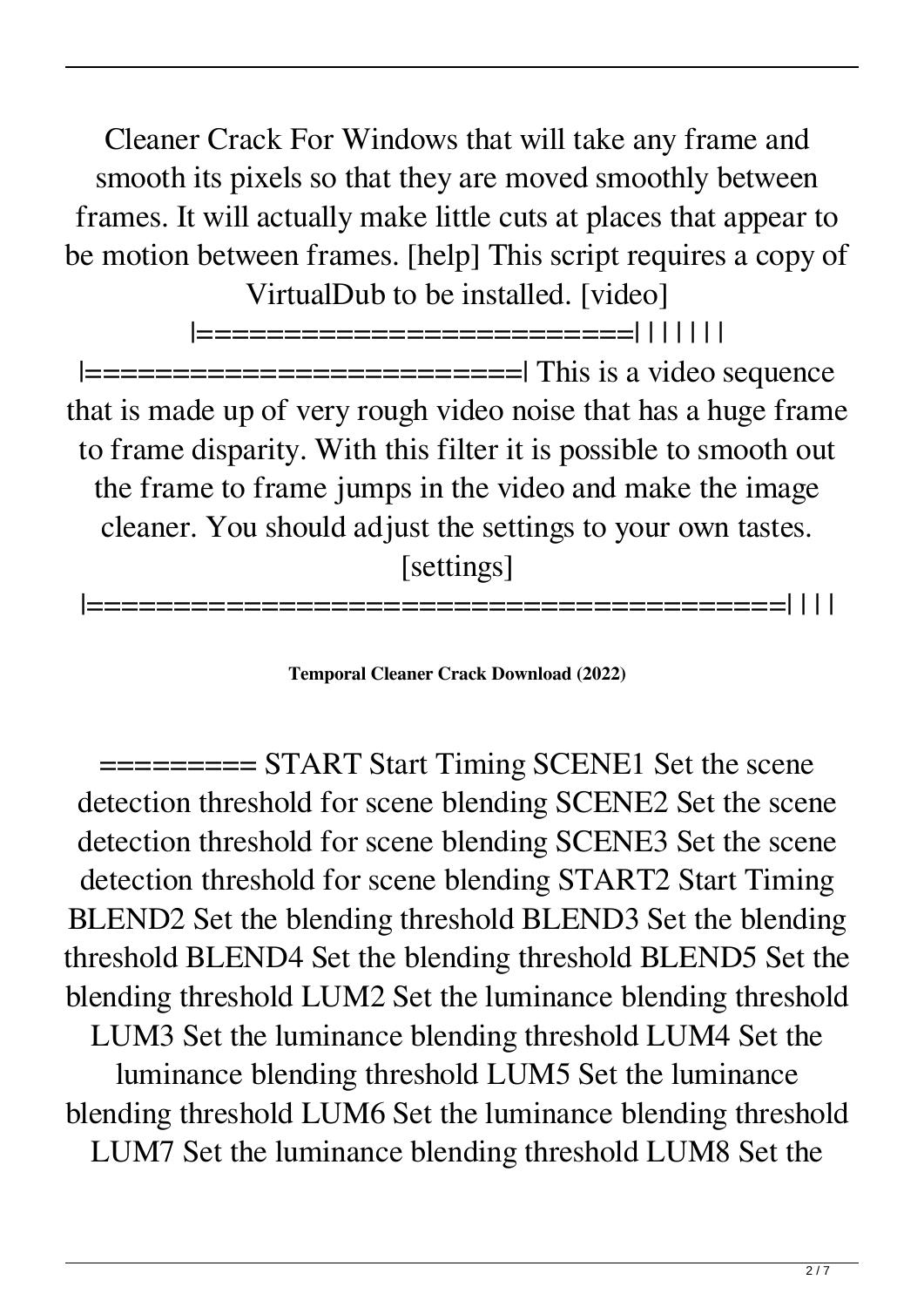luminance blending threshold LUM9 Set the luminance blending threshold LUM10 Set the luminance blending threshold LUM11 Set the luminance blending threshold LUM12 Set the luminance blending threshold LUM13 Set the luminance blending threshold LUM14 Set the luminance blending threshold LUM15 Set the luminance blending threshold LUM16 Set the luminance blending threshold LUM17 Set the luminance blending threshold LUM18 Set the luminance blending threshold LUM19 Set the luminance blending threshold LUM20 Set the luminance blending threshold LUM21 Set the luminance blending threshold LUM22 Set the luminance blending threshold LUM23 Set the luminance blending threshold LUM24 Set the luminance blending threshold LUM25 81e310abbf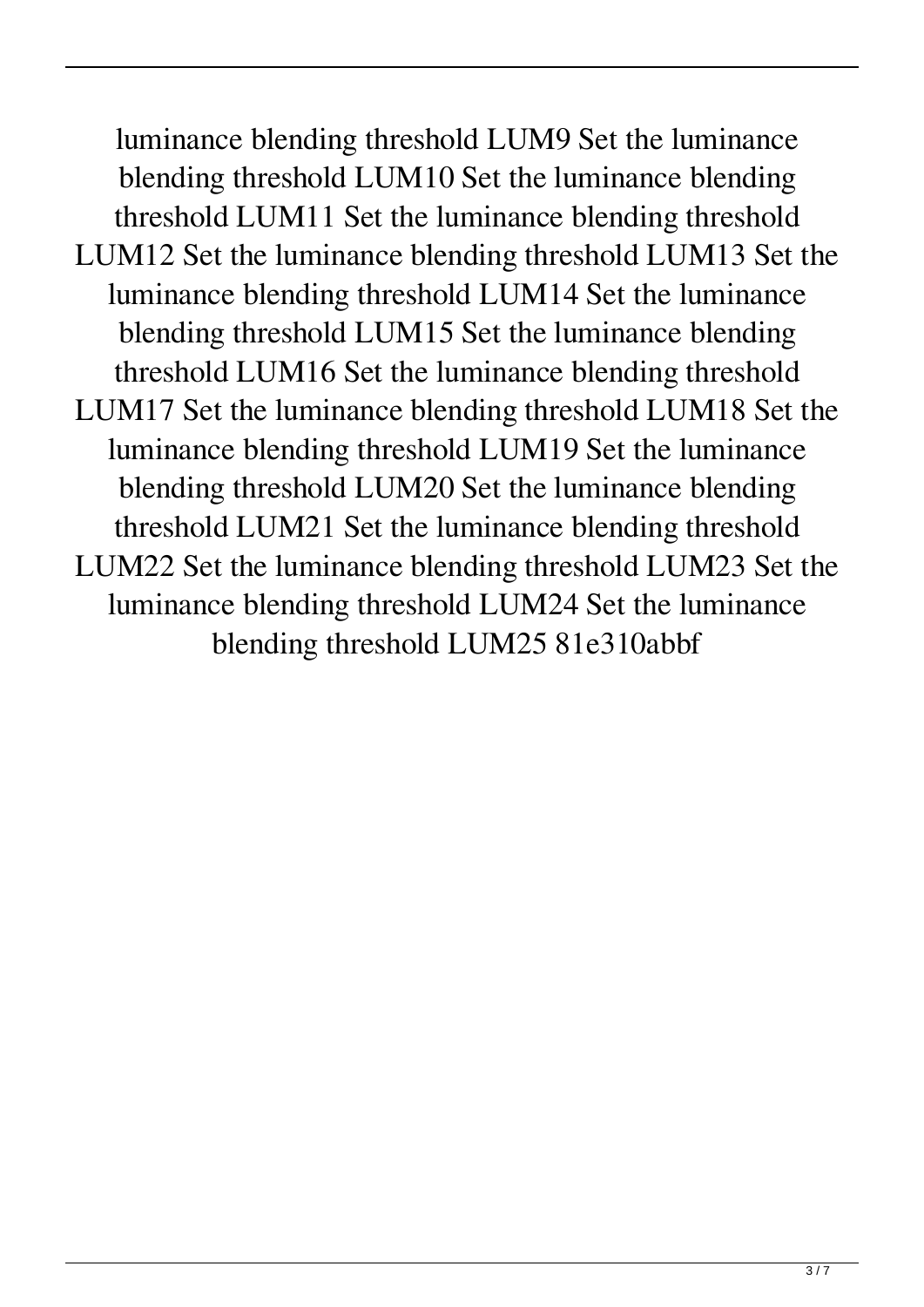The settings are as follows: Scene detection threshold = Set to 50% in RGB mode, or 25% in YUV mode. Luminance blending threshold = Set to 50% in RGB mode, or 25% in YUV mode. Luminance pixellocking value  $=$  Set to 0 (RGB mode), or  $0.01\%$  (YUV mode). Chrominance blending threshold = Set to 50% in RGB mode, or 25% in YUV mode. Chrominance pixellocking value = Set to 0 (RGB mode), or  $0.01\%$  (YUV mode). "Show motion" option = Set to off. "Luminance locking" option = Set to on. (Only works in YUV mode) Original Video: Original Audio: Join the Boycot is a video I produced as part of a petition against the alleged antisemitism displayed by singer/songwriter David Gans in a recent public forum. VirtualDub is a free video editing software which can create and edit video files. It can process AVI, MOV, MP4, MKV, MPG, MPEG, WMV, ASF, FLV, SWF, VOB, 3GP, and MPG video files. VirtualDub supports plugins that allow extensions of functionality. There is also an extensive collection of additional plugins available for download. VirtualDub comes with several plugins. \*This software is released under the GNU General Public License. For more information, see VirtualDub's website \*This application is freeware, it is distributed for free download from The following is a Video created by a friend and famous composer/composer for video games, Tim Kastle. This Video is by far my favorite Video of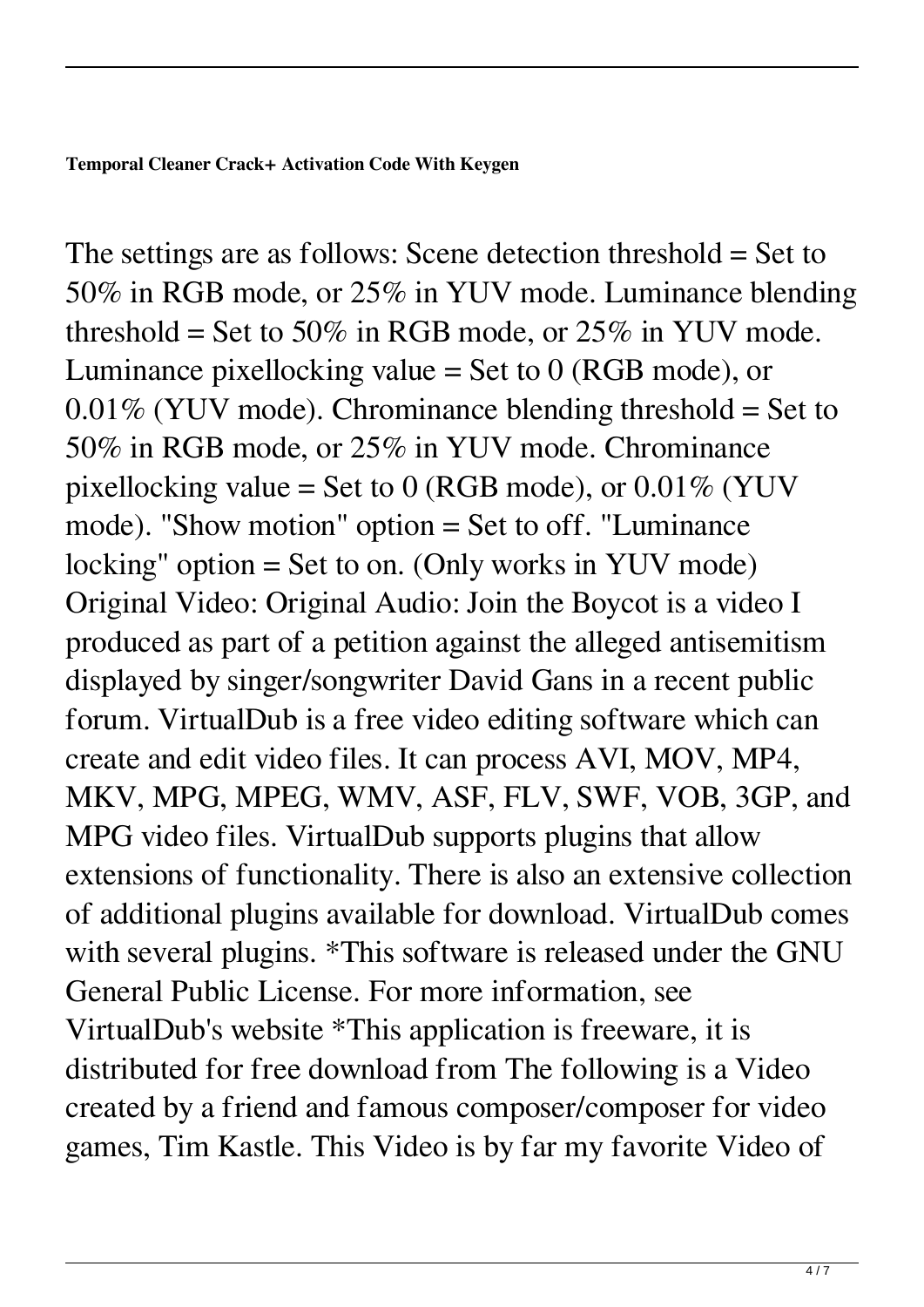## this channel. He covers a variety of topics, most of which are

**What's New In Temporal Cleaner?**

This version has a new setting that allows setting of a scene detection threshold value. The scene detection threshold defines the percent of pixels in a frame that exceeds the threshold in order for the filter to assume a new scene has begun. When a new scene is detected, all locked pixels are ignored and the filter passes the new frame untouched. This was necessitated since "pixel lock" would often keep some pixels from previous scenes even after scene changes. This was designed to help reduce ghosting or other effects when the sources don't offer good scene changes. It may not reduce ghosting completely but it does reduce it by cutting down on effects from sources that have noisy scenes. The YUV mode option decides whether or not to process the thresholding in YUV or RGB mode. RGB mode is the native mode of VirtualDub and is thus quicker since there is no need to convert the pixels. In YUV mode you can threshold the luminance and chrominance values seperatly. In RGB mode only the luminance thresholds are used to compare against the Red, Green and Blue color channels. (in fact, the filter will simply duplicate the luminance values into the chrominance values once you hit OK in RGB mode) The RGB->YUV colorspace conversions will not effect image quality in any way unless the luminance locking option is enabled. The blending thresholds can be anywhere from 0 to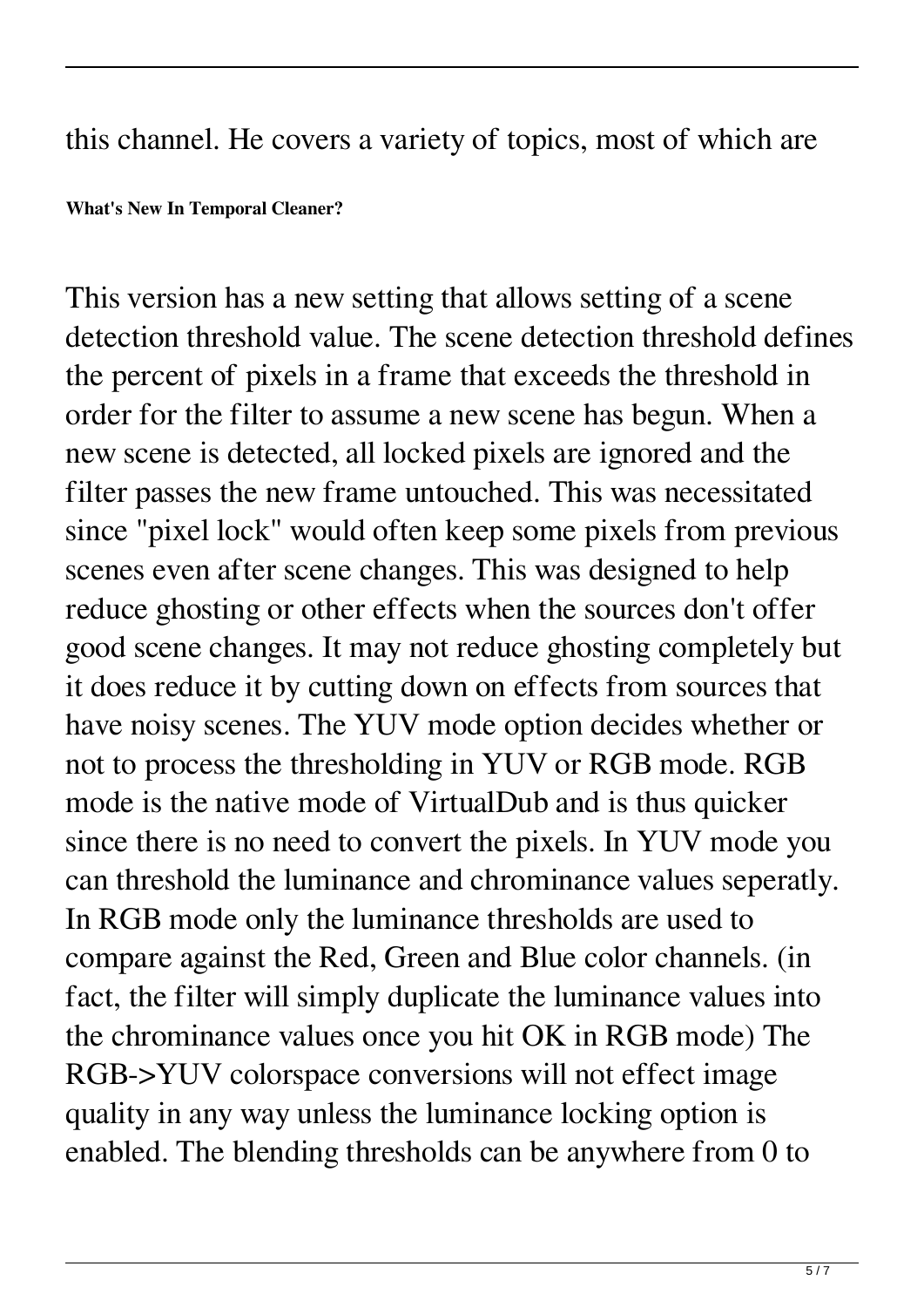255, and defines the maximum difference between a pixel in the current frame and the pixel in the previous frame in which the program will blend the two together. Higher thresholds blend more motion together, but will also blend more video noise away. The "pixel lock" threshold values defines the maximum difference between pixels between frames where the pixel from the previous frame can replace the pixel in the current frame. It is recommended that the "pixel lock" thresholds be set to a value less than the main threshold values. The "show motion" option, inspired by the equivalent function in Donald Graft's Smart Deinterlacer, will turn any pixel in the current frame that exceeds the threshold black. It also turns any pixels that are "pixel locked" blue and pixels that are being luminance locked gray. This will show you the areas of the frame that the filter considers to be moving and the areas the filter considers static. Do NOT leave this option on when you are actually converting your files. (note: this setting is NOT saved for batch operations or when you save processing settings, since this option is meant only for "debugging" ones settings) The "luminance locking" option will decide whether or not to allow yet another option for output for compared pixels. If a pixel's luminance is with the Luminance pixellocking threshold of the previous pixel's luminance, but the chrominance difference is only within the chrominance blending threshold, Temporal Cleaner will keep the luminance of the previous pixel and blend the chrominance of